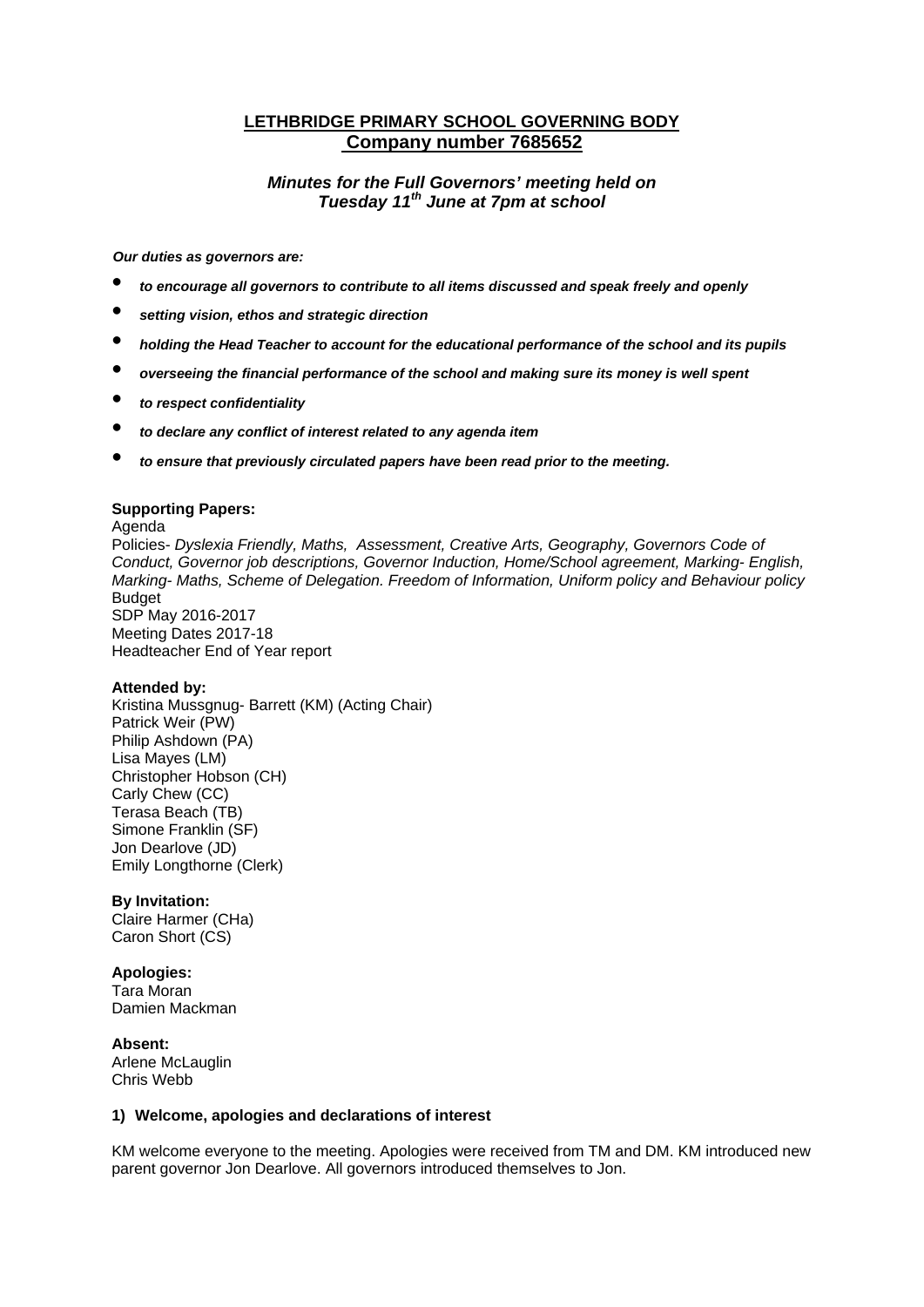## **2) Elect new Chair**

TB proposed PA and SF seconded. PA agreed to take the position of Chair for a period of one year whilst the recruitment for a more permanent Chair proceeds. KM and LM thanked PA.

#### **3) Notification of items for AOB**

1. LM- After school club provision

#### **4) Minutes of Previous Meeting** *held 10.05.17*

The minutes were accepted and signed as a correct record of the meeting.

## **5) Matters Arising**

Bill Jerman**'**s report had been circulated.

TB checked with Governor Support and she can continue as a parent governor whilst being employed as an MDSA.

TB, PA and SF have been working on recruiting new governors, 9 applications have been received. Clerk to check CM has updated the contacts on the Emergency Plan. **ACTION CLERK.**

#### **6) Ofsted report**

Lethbridge was graded as 'Good' from the recent Ofsted inspection. SF enquired about feedback stating that governors did not have enough understanding of the children's progress and attainment in science. She asked what governors could do. LM stated that science will feature heavily on the SDP and suggested a link governor for science. KM asked if science could be added to pupil tracker as governors have not previously received data for science. CS replied that it would be difficult to do, but they are thinking about a way to track science. CH mentioned that he has friends and colleagues in the science community and to let him know and he can arrange visitors e.g. a friend in robotics. CS thanked CH. SF asked if Ofsted were happy with the quality of teaching and work for science. LM replied that the feedback was very positive. CH added that he felt sporting achievements could be celebrated more, in one place on the website so it was clear. This could also be done for science. CS replied that they are using the school twitter account more often now. CH replied that he felt posts get quickly lost on twitter**.** SF added that Commonweal is very good for sharing successes on facebook. LM answered that currently the school's facebook and twitter account are not available to many staff but it will be open to more staff next year. PW said he felt this would be good, but would not make a difference to a judgement from Ofsted.

KM mentioned that another criticism from Ofsted was that goverors are too reliant on information from LM and governors need to come into school more often, for learning walks and link visits and events. PW asked how staff felt about receiving 'Good.' LM replied that staff are content. She said Bill Jerman, the school improvement partner, said it was a very good report. CS added that we should be proud of the result and that the new senior leadership team received good feedback. TB reiterated that we need more link visits in school. KM congratulated staff on a good Oftsed report and thanked them for their hard work.

## **7) Head Teacher's report**

The school development plan 2016/17 showing progress and a head teacher's end of year report had been circulated prior to the meeting. LM informed governors that the SLT are meeting tomorrow for their strategy day to plan the school development plan for next year. KM asked if anyone had any questions about either of the two reports. PW said that the head teacher's end of year report is a very good overview summary. LM said that she can use this format throughout the year to update governors. KM asked how long the two fixed term exclusions highlighted in the end of year report were for. LM replied that both were for 2 days. SF asked if they were effective. LM replied that they set expectations for other pupils about what was unacceptable and reassure parents that the school is taking action. PW asked if the report could be circulated to parents. KM expressed concern that the format of the report might make it too easy to identify individual children, especially in relation to the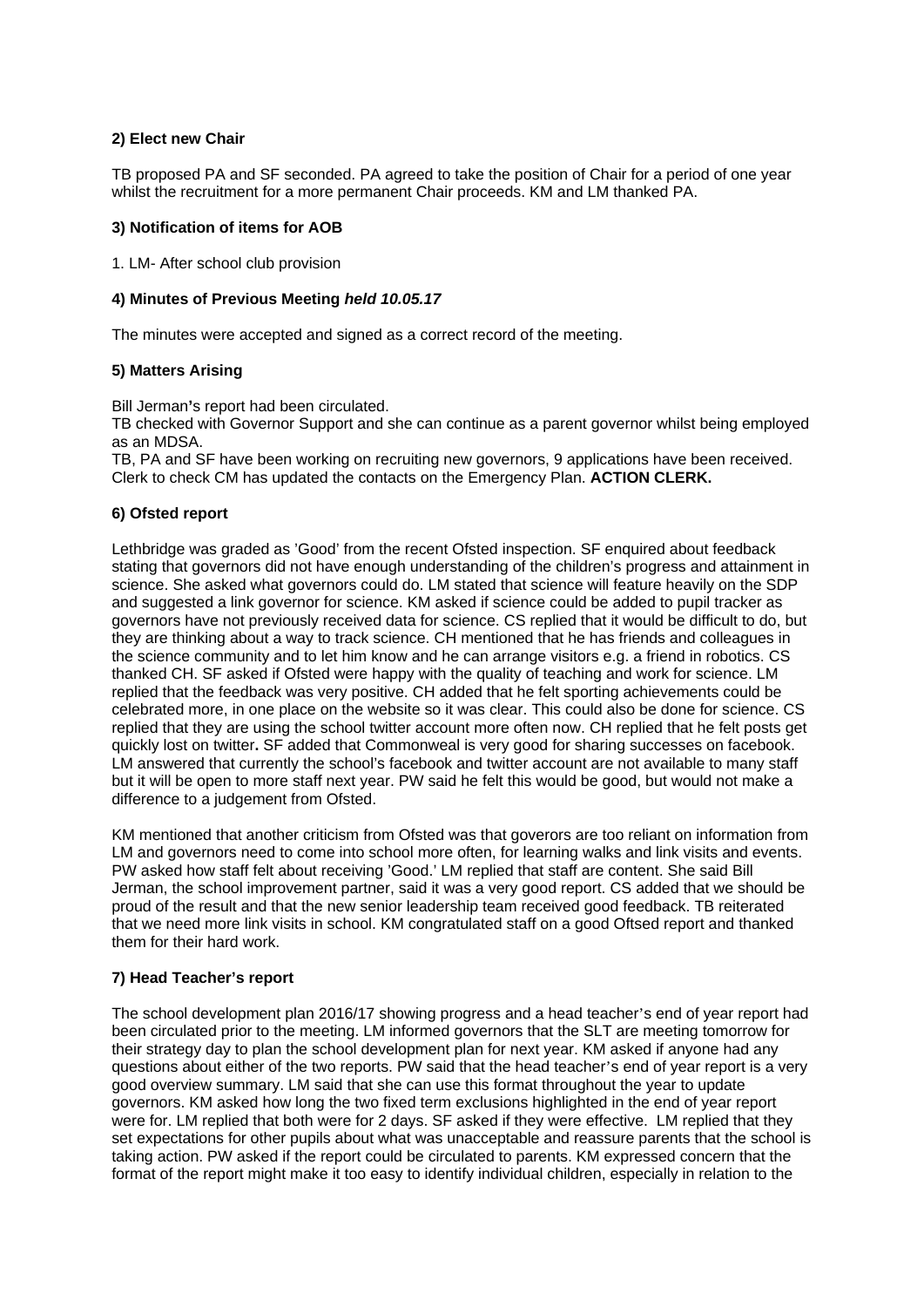exclusion data. CHa said that not naming the children's year group could resolve this issue. PW said he was surprised to see that there were 53 safeguarding concerns, but this would show parents the work that is constantly being done to safeguard the pupils.

## **8) Measuring attainment**

LM reminded governors that the current year 6 cohort, as a group, have always been a slightly lower attaining group however they did really well and scored above the national average for all areas. Their scores are lower than last year's, except for writing which is higher due to a Swindon- wide issue with writing last year. However, their progress scores should be better than last year's. These will be received on 31<sup>st</sup> August. LM is very pleased with the results.

LM informed governors that KS1 data is in line with past years and has been externally moderated. The Phonics score has improved and is higher than the national average for last year. PW thanked all staff for the work that went into producing these results.

## **9) Safeguarding update**

Safeguarding matters had been reported on in the head teacher's End of Year report.

## **10) Report from Finance and Staffing Committee**

The minutes had been circulated to all governors. PA fed back that the meeting was mostly about setting a Budget which needs to be approved tonight. The budget had been circulated on Governorhub. PA informed governors that at the end of 2017/18 there will be a rollover of 51k but that in 2018/19 there will be a deficit as we will have used our reserves. This is due to our forecast showing income reducing but our costs increasing. PA stated that it doesn't look like this will improve, therefore changes must be made. LM added that she and Cathy Millen (CM) had put lots of work into making savings and that the budget is better than what it was predicted to be last year. PA thanked LM and CM for their work and agreed that the budget for 17/18 was now 45k better than reported last year. SF asked if there was anything we could do to increase income. PA replied that more lettings would help, but wouldn't be sufficient. Some schools are now asking parents for voluntary donations. PW said that this should be discussed at a future meeting and should be marketed effectively. SF mentioned that Friends of Lethbridge has a healthy amount saved. PA replied that CM does budget an amount to be received from Friends. PA reminded governors that CM only budgets for definite amounts so this is a "worst case" situation. There were hopes that forming a MAT would make long term savings, however this has stalled due to the election. TB suggested that we should only raise money for our own charity. LM agreed, all money raised this year has been put towards Lethbridge and this will continue next year. JD suggested the school uses Gift Aid. PW informed governors that our funding received is based on an out of date social demographic of Old Town, which is why we are in a difficult position.

KM asked governors if they could formally approve the budget. The budget was approved.

## **11) MAT update**

- KM informed governors that there was a meeting with the schools this morning, and that as forming a MAT is on hold, they are now forming an Executive Strategic Partnership which will be coordinated by Keith Defter. The three areas for the collaboration are:
- 1. Teaching and Learning issues around Closing the Gap, consistency, effective assessment, writing, sharing good practice and behaviour for learning
- 2.Governance : support for (new) governors, good practice and deepening knowledge of external validations
- 3. Leadership Development : a collaborative emerging leaders course; support for 4.5 new heads within the group

KM said that there is still hope to save money through group savings and staff development. PW added that he reminded the group that financial savings need to be kept in mind. LM replied that Keith did take that on board. CH asked if the ESP could be open to other schools that were not going to be in the MAT to increase revenue. LM replied that more schools are interested and that any CPD would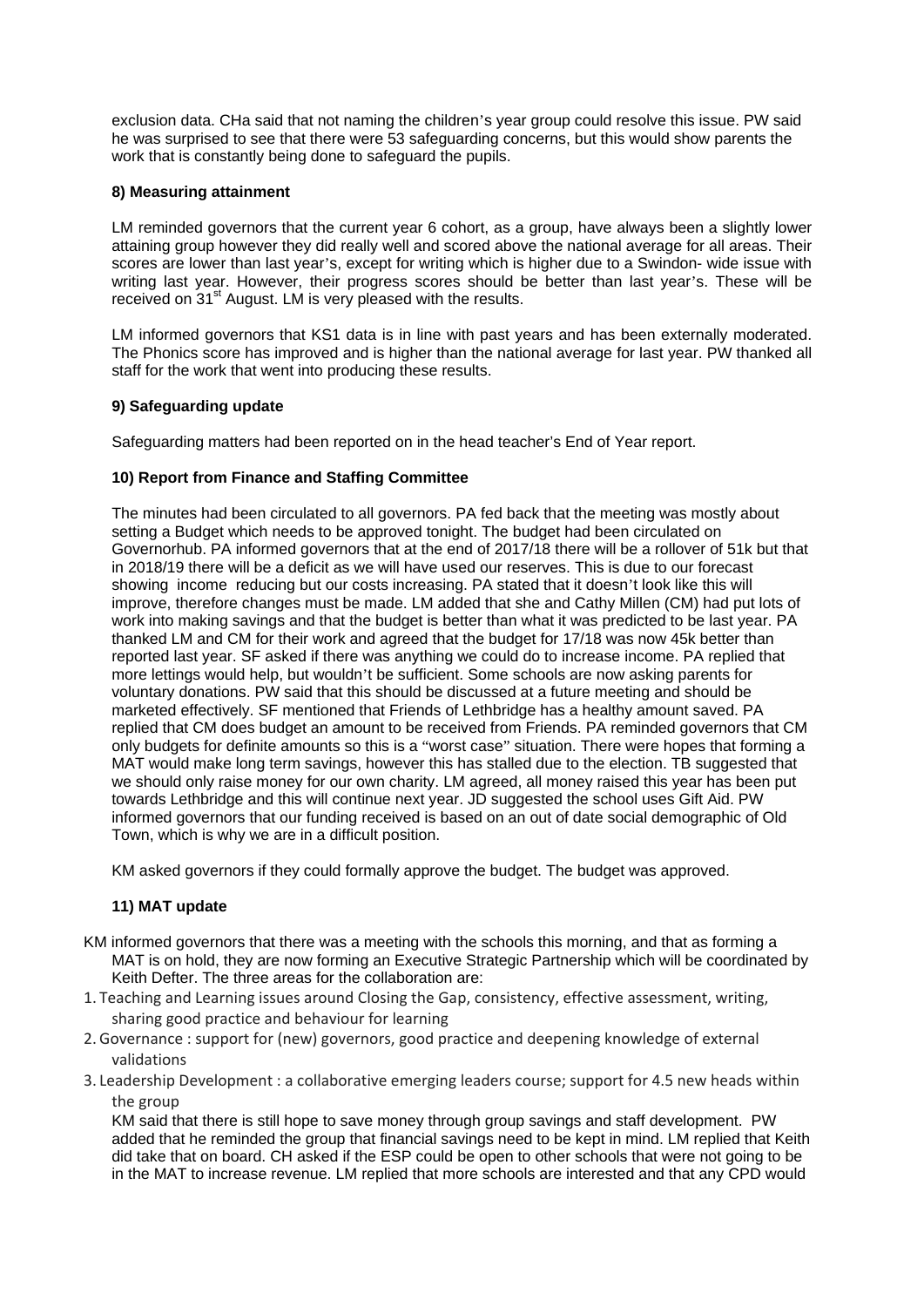be offered to other schools to buy. TB asked if all the schools are still interested. KM replied yes, plus King William Street school and there is potential to expand in the future. PA asked how this the ESP will be managed and co-ordinated. KM replied that Keith Defter will coordinate meetings for head teachers, business managers, chairs of governors, SENCOs, run a leadership course and that part of his role is to facilitate these meetings. CHa asked if this ESP group would become our new cluster. LM replied that only Even Swindon is not in the ESP and some things such as moderation will be done as the whole cluster, but most school to school improvement work will now be done through the ESP. TB asked if a MAT is still the long term goal. LM replied that it is for Lethbridge but for now the aim is to solidify this group throughout the next academic year.

## **12) Policies:**

- *Dyslexia Friendly, Maths, Assessment, Creative Arts, Geography, Governors Code of Conduct, Governor job descriptions, Governor Induction, Home/School agreement, Marking-English, Marking- Maths, Scheme of Delegation.*
- *From F&S- Freedom of Information*
- *Uniform policy and Behaviour policy- new*

There had been a few comments received and amendments made to the existing policies. These were approved. SF asked if the Governor Induction policy was being followed. LM replied that this will be added to the SDP.

KM asked for comments on the Behaviour policy. TB said she felt it was very good. CH asked if it will be published on the website, LM replied yes. CH suggested the school council have input in order to empower the children. LM replied that they want the children to take the policy on board but it is an adult decision. CS added that there was much discussion on what a C1 and C2 would be. CC said that as a teacher she felt reassured by the policy as it is clear, and makes sure there is consistency throughout the school. PW added that he liked the emphasis on rewarding positive behaviour. TB asked what would be taken away from them as a punishment. CS and CHa suggested free time, time in favourite subjects e.g. computing or PE. LM suggested doing some "community service" for the school. SF asked if the new behaviour policy would be shared with parents in a letter. LM replied yes.

KM then brought attention to the Uniform policy and mentioned that consistently incorrect uniform will become a C1 offence under the new behaviour policy. KM made updates to the original draft of the policy to make it clearer. CS said that staff appreciate that sometimes children have legitimate reasons for not wearing the correct uniform. As a teacher, she appreciates a note from parents explaining the problem. LM said that children not wearing correct uniform has a knock on effect on behaviour. CHa agreed that a stricter uniform improves behaviour. SF said that she felt that parents would like staff to be stricter about uniform. CH asked if the uniform policy, and behaviour policy, will be added to the Home School Agreement. LM replied yes. KM informed governors that this is a transitional policy to allow parents time to buy the requested uniform. The new policy will be enforce fully from September 2018.Governors had a lengthy debate about the Uniform policy. Governors agreed on black trousers, shorts, skirts and dresses and plain navy jumpers or cardigans with optional school logo. LM stated that school uniform has to be affordable. PW said it should be clear on the policy what is acceptable in 2017-18 and what is acceptable afterwards. TB suggested that there be no mention of leggings but state that if you have any concerns for religious or medical reasons to contact a member of the SLT. KM offered to update the policy. **ACTION KM.** LM thanked KM. LM said she will mention uniform in the end of year newsletter, however there is some more work to be done to the behaviour policy.

## **13) Governor updates to include**

There are currently 7 vacancies on the governing body. TB, SF and PA have been working on recruitment and 9 applications were received. KM reminded governors of our desired skill set: Strategic Planning, HR, Management, Finance, Health and Safety, Law, Business and Marketing and Education. LM said that the induction process for such a large group needs to be handled carefully. Governors decided that a coffee morning should be held to meet with the applicants and find out more about them before co-opting/electing. JD suggested sending more paperwork asking for more information as it may put off any applicants who are not serious enough about the role. Governor agreed to invite the applicants to a meeting in early September. **ACTION TB/SF/PA/CLERK.**